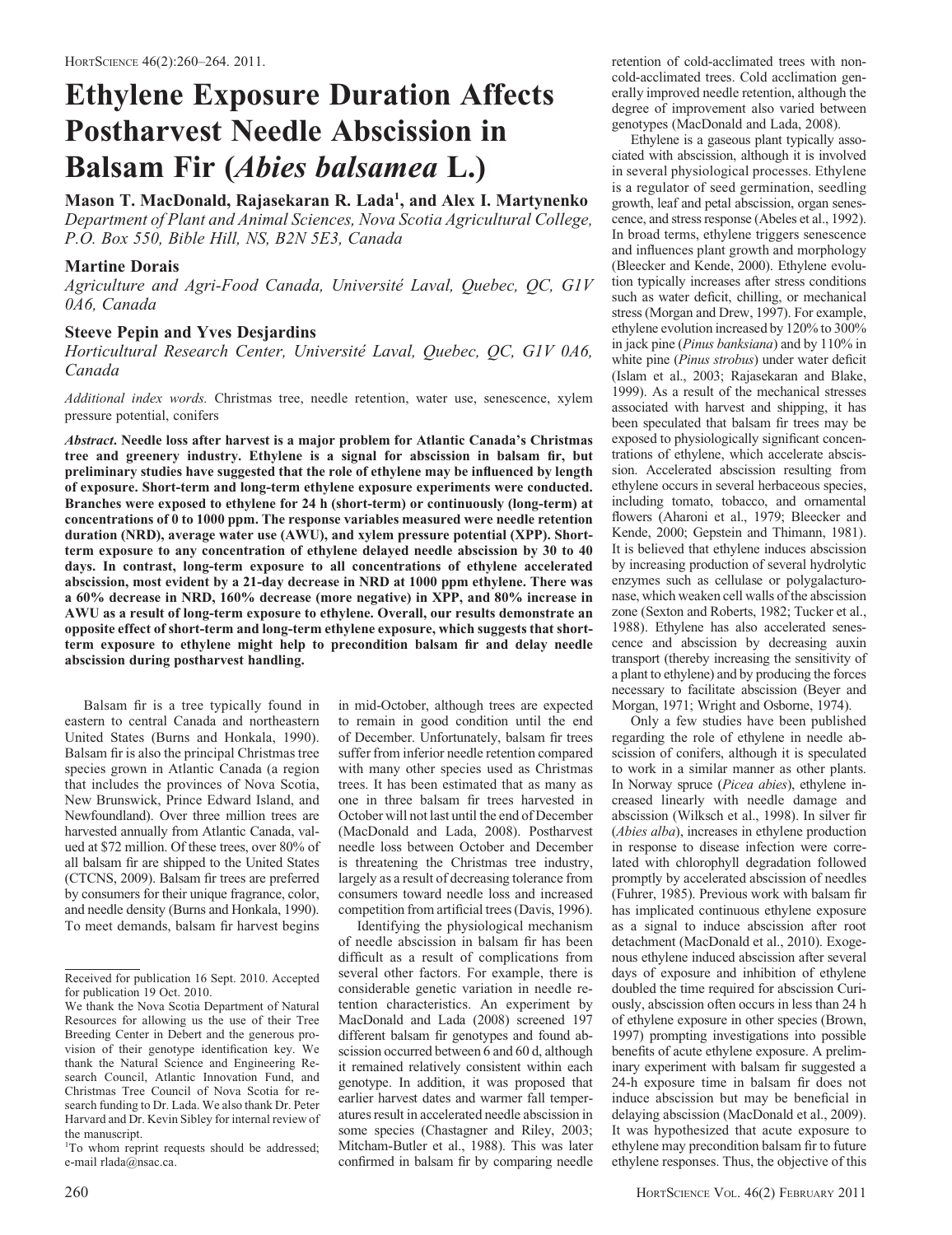study was to investigate the effects of both shortand long-term ethylene exposures on needle abscission of 2-year-old balsam fir branches.

### Materials and Methods

Sample collection. Branches were collected from a balsam fir clonal orchard (2-m  $\times$ 3-m spacing) at the Tree Breeding Center, Department of Natural Resources, Debert, Nova Scotia, Canada (long. 45°25' N, lat. 63-28' W). Originally the clonal orchard was a provenance trial where balsam fir trees from various regions of Nova Scotia were evaluated for characteristics such as color, shape, pest resistance, and needle retention and then grafted onto existing rootstock at the Tree Breeding Center. Each sample consisted of a 2-year-old branch  $(\approx 30 \text{ cm} \text{ long and } 40 \text{ g})$ cut from the southeastern side of a tree from a height 1.5 m aboveground. Branches were immediately placed in a container, with cut ends submerged in distilled water, for transport to a growth chamber.

Growth chamber conditions. The protocol for growth chamber conditions and experimental set-up were based on MacDonald et al. (2009, 2010). Experiments were conducted in a growth chamber maintained at a  $22/15$  °C day/night temperature regime, 50% relative humidity, and 80  $\mu$ mol·m<sup>-2</sup>·s<sup>-1</sup> light intensity from incandescent and fluorescent lights. Growth chamber conditions were meant to imitate postharvest conditions found in a typical household. Branches were initially weighed and then placed in a 250-mL flask supplied with 200 mL of distilled water. The neck of each flask was sealed with cotton gauze to reduce direct evaporation and provide added stability to a branch. Afterward, the entire unit was weighed.

All branches were stored in a customdesigned ethylene incubation chamber (EIC) within a growth chamber designed specifically to house a balsam fir branch or seedling, allowing light penetration and providing air circulation (Fig. 1). The main housing of the EIC was an 80-L plastic cylindrical container with a diameter of 48 cm. The lid was a clear Plexiglas designed by B&D Glass (Truro, Nova Scotia, Canada). Rubber strips circulate the top rim of the container to provide a seal between the lid and container. A small 14-mm hole was drilled 5 cm from the center of the Plexiglas lid to insert a rubber septum to allow injection and extraction of gases. Temperature and humidity within the EIC were monitored by a hydrometer/thermometer (Orbyx Electronics, Concord, Ontario, Canada) attached to one side of the EIC, whereas the other side had a 10-cm fan attached at a 45° angle, ensuring circulation without direct airflow onto a branch.

Short-term exposure to ethylene. Two consecutive experiments were conducted to determine the effects of short-term ethylene exposure on abscission. Each experiment followed a completely randomized design, in which a total of 20 branches was exposed to five different concentrations of ethylene (0, 10, 100, 500, and 1000 ppm) for 24 h. Branches were collected on 10 Mar. 2008 for the first experiment and 15 May 2008 for the second. Each treatment had four replicates (replicates = one branch). Ethylene concentrations were monitored using a portable ethylene analyzer (Levitt-Safety, Moncton, NB, Canada). The branches were then removed from the EIC and randomly positioned in the growth chamber. In the first experiment, all branches were monitored daily for 70 d, the approximate number of days from commercial harvest until removal of a Christmas display (i.e., 31 Dec.). In the second experiment, branches were monitored until complete abscission had occurred (i.e., 80 d).

The response variables in the first experiment were percentage needle loss and AWU after 80 d. Response variables in the second experiment were NRD, AWU, XPP, and chlorophyll index. In the second experiment, NRD replaced percentage needle loss as the primary indicator of abscission. Detailed descriptions of response variables can be found subsequently.

Long-term exposure to ethylene. Two experiments were conducted to determine the effects of long-term ethylene exposure on abscission. Branches were collected on 10 Mar. 2008 for the first experiment and 15 May 2008 for the second. In the first experiment, 20 branches were continuously exposed to 0, 10, 100, 500, or 1000 ppm with four replications per treatment as described in MacDonald et al. (2010). Branches were removed after 24 h to determine needle loss and water use, replaced, and then ethylene was reintroduced to the



Fig. 1. Ethylene incubation chamber. (A) Exterior view; (B) interior view. and 13.6%, respectively) compared with the

chamber. This process continued for 14 d. Branches were then observed until complete abscission had occurred in all branches (i.e., 34 d). The response measurements were percent needle loss, NRD, and AWU. The second experiment was similar to the first, but with only 0-ppm and 1000-ppm ethylene treatments, each replicated 10 times. The number of replications was increased as a result of having only two treatments. The response measurements were AWU, NRD, XPP, and chlorophyll index.

Needle loss and needle retention duration. Percentage needle loss was determined by calculating the ratio of needle mass lost each day to total branch fresh weight. Needle retention duration was defined as the length of time required to lose half of a branch's initial fresh weight through abscission as described in previous studies (MacDonald and Lada, 2008; MacDonald et al., 2009, 2010).

Average water use. Average daily water use  $(mL·g<sup>-1</sup>·d<sup>-1</sup>)$  was determined gravimetrically using the following equation:

## $AWU =$

## Initial mass  $-$  Final mass  $+$  Needle mass Time

Xylem pressure potential. The XPP of branches was measured after 14 d using a Plant Moisture System Pressure Bomb (PMS Instrument Co., Cornwallis, OR). A clipping from the main branch was mounted upside down inside a pressure chamber and pressure was increased until the water droplets appeared. The minimum pressure required to release a water droplet was recorded.

Chlorophyll index. A Minolta SPAD 504 m (Konica Minolta, Ramsey, NJ) was used to record the relative chlorophyll index of the needles from each branch after 14 d. Several needles were used to cover the sensor and the instrument measured the transmittance by needles at two wavelengths (650 nm and 940 nm) that are differentially absorbed by chlorophyll. Results were averaged from five readings from each replicate.

Statistical analysis. Linear regression analysis using Minitab 15 (Minitab 15; Minitab Inc., State College, PA) was used to analyze percentage needle loss using time (days) as the explanatory variable. NRD, XPP, AWU, and chlorophyll index in the short-term ethyleneexposure experiment and NRD in the longterm ethylene exposure experiment were submitted to both linear and non-linear regression. A two-sample t test was used to detect significant differences in NRD, XPP, AWU, and chlorophyll index in the final experiment.

#### Results

Short-term exposure to ethylene. It was apparent after visual inspection that a 24-h exposure to ethylene delayed abscission in balsam fir branches (Fig. 2). In the first experiment, branches exposed to 500 ppm or 1000 ppm ethylene for 24 h had significantly ( $P < 0.001$ ) less needle loss (39.3%)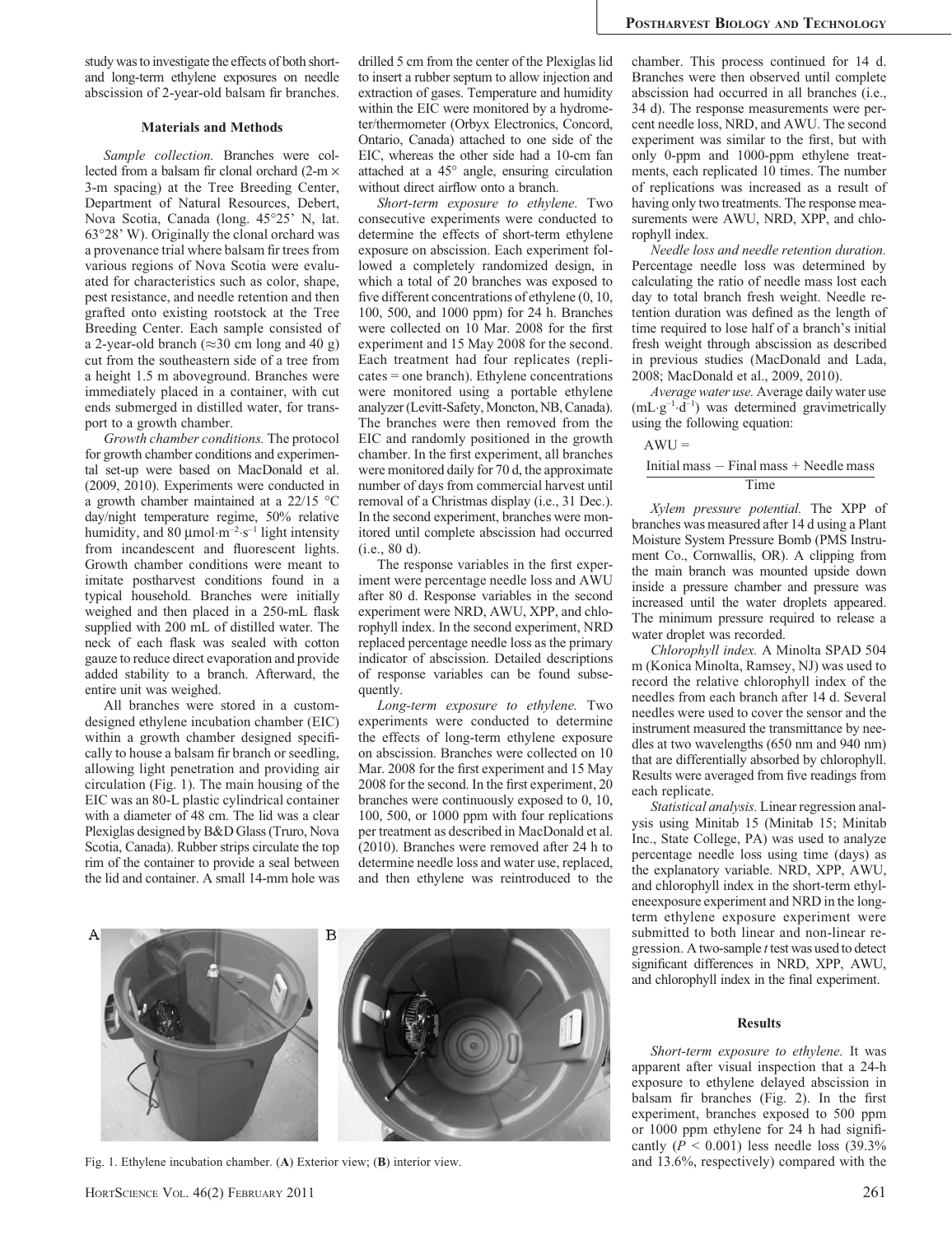control (70.3%) after 70 d. Regression analysisconfirmed a significant  $(P < 0.001)$  linear relationship between concentration and percentage needle loss (Fig. 3A). In the second experiment, 24-h ethylene exposure significantly  $(P = 0.032)$  increased NRD compared with the control (Table 1; Fig. 3B). A 10-, 100-,

500-, and 1000-ppm 24-h exposure increased NRD by an average of 144%, 115%, 146%, and 104%, respectively, compared with the control. Short-term ethylene exposure did not affect ( $P > 0.05$ ) the AWU (0.051  $\pm$  0.003 mL $-g^{-1} \cdot d^{-1}$ ), chlorophyll index (12.07  $\pm$  1.23), or XPP  $(-0.33 \pm 0.03 \text{ MPa})$  (Table 1).



Fig. 2. Example of needle loss at Day 70 of balsam fir branches exposed to different concentration (ppm) of ethylene for 24 h.



Fig. 3. Significant ( $P < 0.001$ ) relationships between short term (24-h) ethylene exposure concentration and (A) percentage needle loss in balsam fir at Day 70 described by needle loss = 0.06 ethylene + 68.68 and (B) needle retention duration described by NRD = 41.1 ethylene<sup>0.09</sup> from two separate experiments. NRD = needle retention duration.

Long-term exposure to ethylene. Continuous ethylene exposure for 14 d significantly  $(P < 0.001)$  decreased NRD at all concentrations (Fig. 4). However 1000 ppm ethylene had the most severe effect on NRD, which decreased from an average of 30 d to 13 d  $(\approx 57\%$  decrease). Continuous exposure to 1000 ppm caused needle abscission to begin Day 5, and needle loss increased exponentially afterward (Figs. 5 and 6).

The second long-term exposure experiment compared the effects of only 1000 ppm ethylene (on NRD, AWU, XPP, and chlorophyll index) with a control. Exposure to 1000 ppm ethylene significantly decreased NRD from 35 d to 14 d ( $\approx$ 60% decrease) ( $P$  < 0.001) and XPP from  $-0.16 \pm 0.02$  MPa to  $-0.42 \pm 0.07$ MPa ( $P = 0.005$ ), whereas AWU increased from  $0.05 \pm 0.007$  mL $\cdot$ g<sup>-1</sup> $\cdot$ d<sup>-1</sup> to  $0.09 \pm 0.008$ mL $\cdot$ g<sup>-1</sup> $\cdot$ d<sup>-1</sup> (P < 0.001). There was no significant influence on chlorophyll index (19.94  $\pm$  2.50) (Table 1).

#### **Discussion**

These results show that exposure to ethylene can influence needle abscission in balsam fir. A 24-h exposure period (0 to 1000 ppm) increased NRD by 90% to 140%, whereas continuous ethylene exposure decreased NRD by 30% to 70%. These results were not completely unexpected based on studies with other species, which found that exogenous ethylene induces abscission (Aharoni et al., 1979; Bleecker and Kende, 2000; Gepstein and Thimann, 1981). In addition, MacDonald et al. (2010) recently reported that continuous exposure to ethylene at high concentrations induced abscission in balsam fir and blocking this signal delayed abscission. However, there are no published reports of ethylene delaying abscission, at short-term exposure or lower concentrations, as noted here for balsam fir.

Ethylene is ineffective at inducing abscission in as many as 60% of herbaceous species (Abeles et al., 1992). However, those studies are often conducted on plants with roots still connected to their roots, where it may be difficult to detect a delay in leaf abscission. When attached to roots, abscission primarily occurs as a response to disease or shading (Patterson and Bleecker, 2004). Thus, ethylene would either induce abscission or there would be no observed effect. During harvest, a plant is separated from its roots, which triggers a cascade of events resulting in abscission that would not have occurred otherwise. In this case, it would be possible to report accelerated abscission, no change, or delayed abscission.

In some aspects, the relationship between ethylene concentration and abscission response was very similar. In both short-term and longterm ethylene exposure, a concentration of 10 ppm ethylene was sufficient to induce a significant abscission response (be it an acceleration or a delay) and there was very little additional response above 100 ppm. Thus, we can assume that relatively low concentrations of ethylene are sufficient to saturate ethylene receptors, as noted by Sisler et al. (1999). Ethylene receptor saturation between 10 and 100 ppm also seems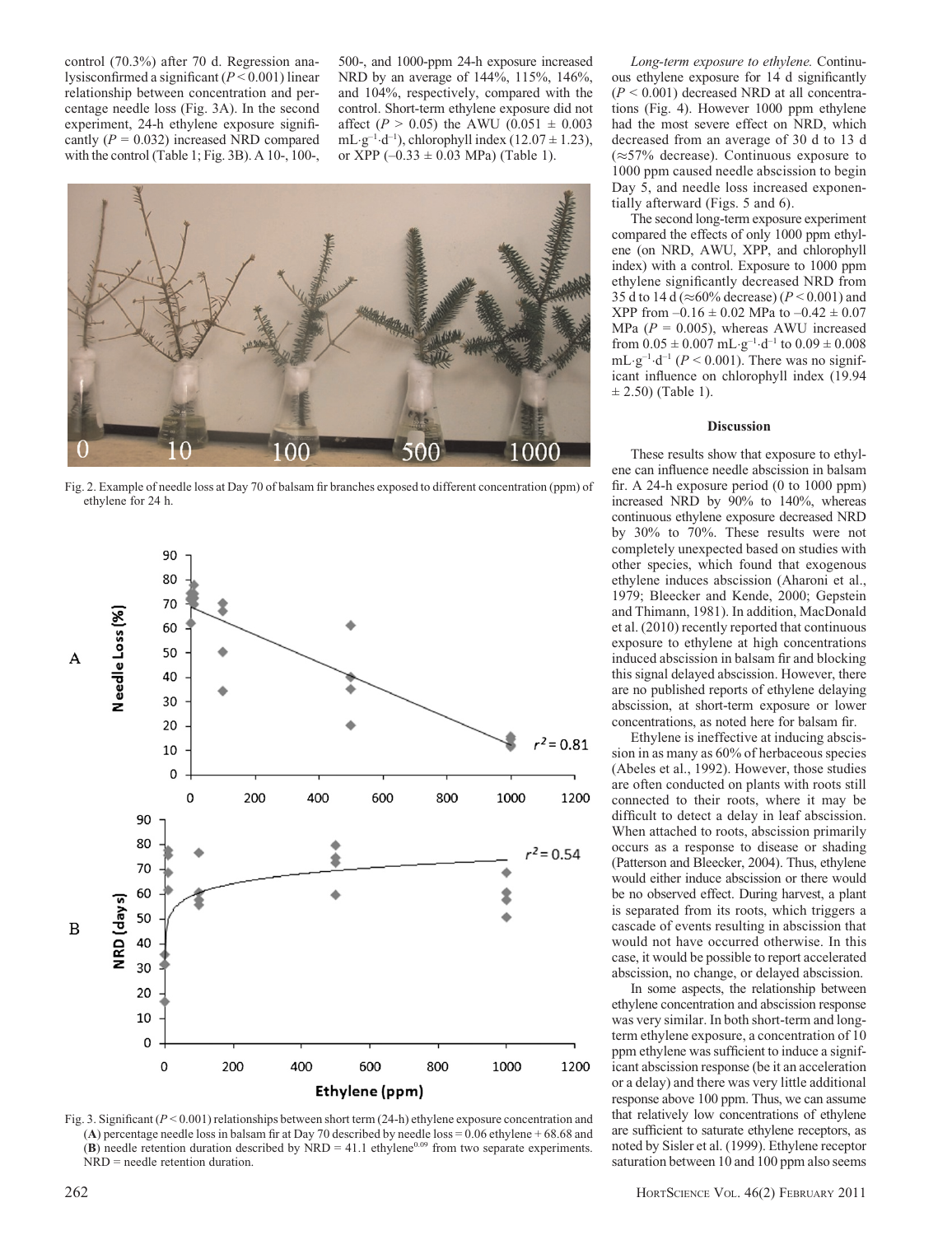Table 1. Summary of abscission parameters for balsam fir branches exposed ethylene continuously (long-term) or for 24 h (short-term).<sup>2</sup>

|                    |                | Short-Term Exposure |       |                         |                   |                   | Long-Term Exposure       |                          |                          |                   |  |
|--------------------|----------------|---------------------|-------|-------------------------|-------------------|-------------------|--------------------------|--------------------------|--------------------------|-------------------|--|
| Concn (ppm)        |                |                     | 100   | 500                     | 1000              |                   |                          | 100                      | 500                      | 1000              |  |
| NRD (days)         | $29.3^{\rm a}$ | 2 <sub>b</sub>      | 63.0b | 72.0 <sup>b</sup>       | 59.8 <sup>b</sup> | 29.8 <sup>a</sup> | $20.3^{\rm b}$           | $16.8^{\circ}$           | $16.3^\circ$             | 13.3 <sup>d</sup> |  |
| AWU $(mL·g-1·d-1)$ | 0.06           | 0.06                | 0.05  | 0.04                    | 0.05              | $0.05^{\rm a}$    | $\overline{\phantom{a}}$ | $\overline{\phantom{a}}$ | $\overline{\phantom{a}}$ | 0.09 <sup>b</sup> |  |
| $XPP$ ( $-MPa$ )   | 0.40           | 0.35                | 0.20  | 0.38                    | 0.30              | 0.16 <sup>a</sup> | $\overline{\phantom{a}}$ | $\overline{\phantom{a}}$ | $\overline{\phantom{a}}$ | $0.42^{\rm b}$    |  |
| Chlorophyll index  | 8.5            | 10.5                | . 5 2 | 12 <sub>1</sub><br>14.1 | 14.4              | 18.8              | $\overline{\phantom{a}}$ | $\overline{\phantom{a}}$ | $\overline{\phantom{a}}$ | 21.0              |  |

<sup>2</sup>Different letters indicate a significant difference at  $\alpha = 0.05$ .

 $NRD$  = needle retention duration;  $AWU$  = average water use;  $XPP$  = xylem pressure potential.



Fig. 4. Significant ( $P < 0.001$ ) relationship between continuous ethylene exposure for 14 d and needle retention duration. The relationship is described by  $NRD = 24.6$  ethylene<sup>-0.08</sup>. NRD = needle retention duration.



Fig. 5. Progression of needle loss of long-term exposure to 0 ppm (control) ethylene and 1000 ppm ethylene in balsam fir branches. Percentage needle loss was determined by mass of needles lost compared with total mass of branch from four replicates. Vertical bars are expressing sE.



Fig. 6. Progression of needle loss in a balsam fir branch after continuous exposure to 1000 ppm ethylene after: (A) 0 d; (B) 8 d (2.2% needle loss); (C) 11 d (16.8% needle loss); (D) 13 d (33.3% needle loss).

reasonable from a biological perspective; a previous study with balsam fir identified endogenous ethylene concentration between 11.8 and 20.5 ppm (MacDonald et al., 2010).

The opposite effect of the short-term and long-term effect of ethylene on balsam fir needle abscission observed in our experiments supports the synthesis–degradation balance theory suggested by Brown (1997), in which ethylene may influence both cell wall synthesis and degradation at the abscission zone. The synthesis–degradation balance shifts to cell wall synthesis if ethylene concentration or sensitivity is low, whereas the balance shifts to cell wall degradation if concentration or sensitivity is high. A previous study showed that ethylene-induced transcripts disappeared in bean leaf abscission zones when the partial pressure of ethylene was reduced using hypobaric chambers (Sexton et al., 1985). The abscission process not only halts if ethylene declines before a certain point, but is reversed and the force required to abscise is increased (Abeles et al., 1992; Brown, 1997).

In many plant species, one of the first apparent ethylene-induced changes is a loss of chlorophyll (Jacob-Wilk et al., 1999). Ideally, before abscission occurs, there is a massive relocation of carbon, nitrogen, and other minerals to other parts of a plant, which explains the visual loss of pigmentation (Buchanan-Wollaston, 1997). There was no ethyleneinduced chlorophyll degradation in balsam fir. Ethylene-induced abscission has occurred independent of senescence in some species (Abeles et al., 1992; Morgan and Drew, 1997), but the significance of senescence-independent abscission in balsam fir is unknown.

There is a consistent relationship between water use and needle abscission in balsam fir. Branches with low needle retention (as a result of long-term ethylene exposure) used 80% more water than control branches. Previous studies also observed this inverse relationship between water use and needle loss in the presence of ethylene inhibitors and after cold acclimation (MacDonald et al., 2010; Lada and Thiagarajan, 2006, unpublished report), i.e., needle retention was high in instances in which average daily water use was low. A higher water use would likely indicate higher transpiration and, subsequently, a less negative XPP. The involvement of ethylene in water relations or regulation is conflicted with results differing between species and environmental conditions. Several studies report that ethylene prevents stomatal closure (Merritt et al., 2001; Tanaka et al., 2005) and consequently increases transpiration (Azuma et al., 2003). In our experiments, it is possible